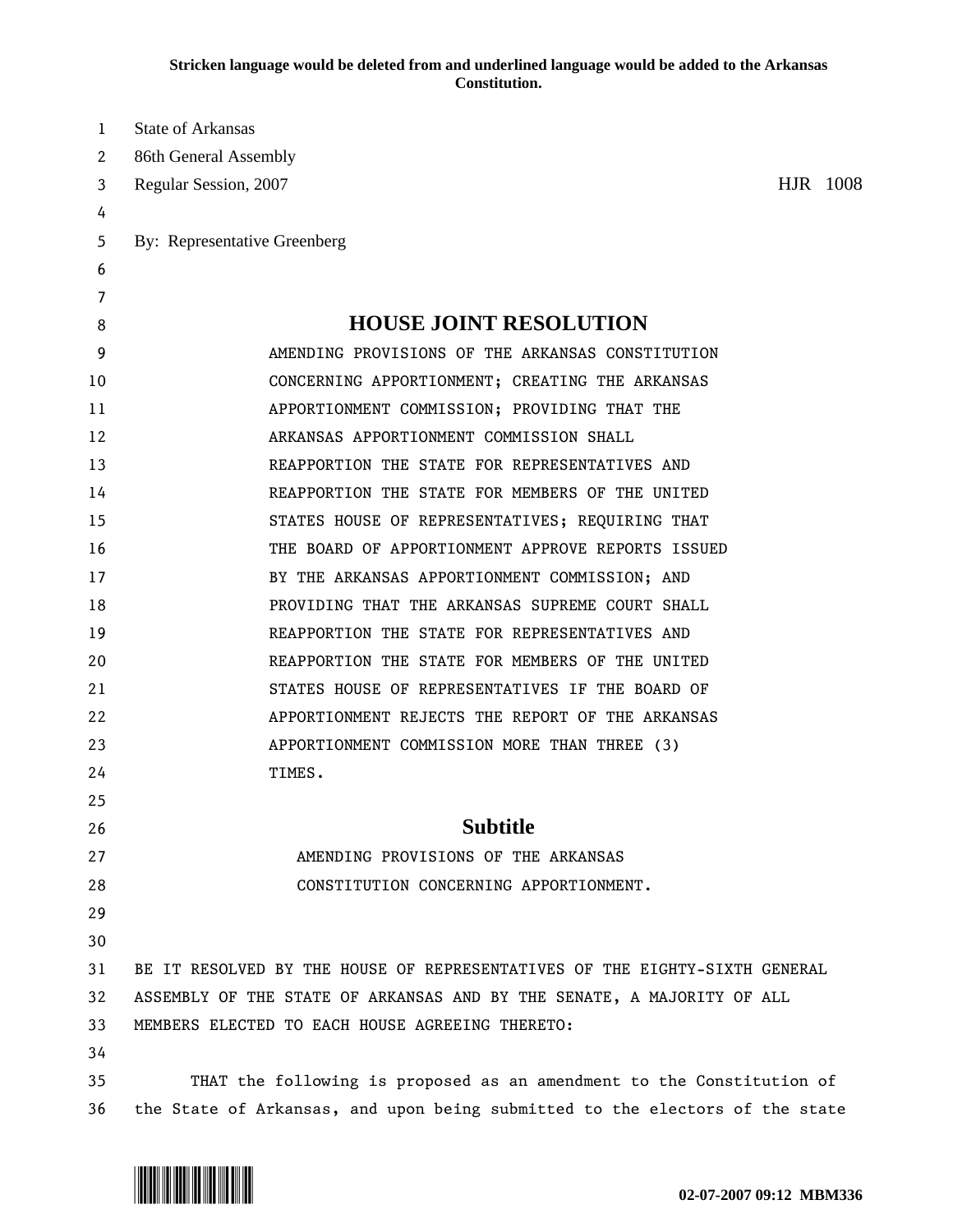**HJR1008** 

1 for approval or rejection at the next general election for Representatives 2 and Senators, if a majority of the electors voting thereon at the election 3 adopt the amendment, the amendment shall become a part of the Constitution of 4 the State of Arkansas, to wit:

5

6 SECTION 1. Section 1 of Article 8 of the Arkansas Constitution is 7 amended to read as follows:

8 **§** 1. Board of apportionment created - Powers and duties.

9 (a) A Board to be known as "The Board of Apportionment," consisting of 10 the Governor (who shall be Chairman), the Secretary of State and the Attorney 11 General is hereby created and it shall be its imperative duty to make approve 12 the apportionment of representatives and the apportionment of the state for 13 members of the United States House of Representatives in accordance with the 14 provisions hereof; the action of a majority in each instance shall be deemed 15 the action of said board. [As amended by Const. Amends. 23 and 45.]

16 (b) The board shall appoint members to the Arkansas Apportionment 17 Commission and approve or reject reports issued by the commission.

18

19 SECTION 2. Section 3 of Article 8 of the Arkansas Constitution is 20 amended to read as follows:

21 3. Senatorial districts - Thirty-five members of Senate.

22 The Senate shall consist of thirty-five members. Senatorial districts 23 shall at all times consist of contiguous territory, and no county shall be 24 divided in the formation of such districts. "The Board of Apportionment" 25 **hereby created** The Arkansas Apportionment Commission, subject to the approval 26 of the Board of Apportionment, shall, from time to time, divide the state 27 into convenient senatorial districts in such manner as that the Senate shall 28 be based upon the inhabitants of the state, each senator representing, as 29 nearly as practicable, an equal number thereof; each district shall have at 30 least one senator. [As amended by Const. Amend. 23.]

31

32 SECTION 3. Section 4 of Article 8 of the Arkansas Constitution is 33 amended to read as follows:

34 § 4. Duties of Board of Apportionment.

35 On or before February 1 immediately following each Federal census, said 36 board the Arkansas Apportionment Commission shall reapportion the State for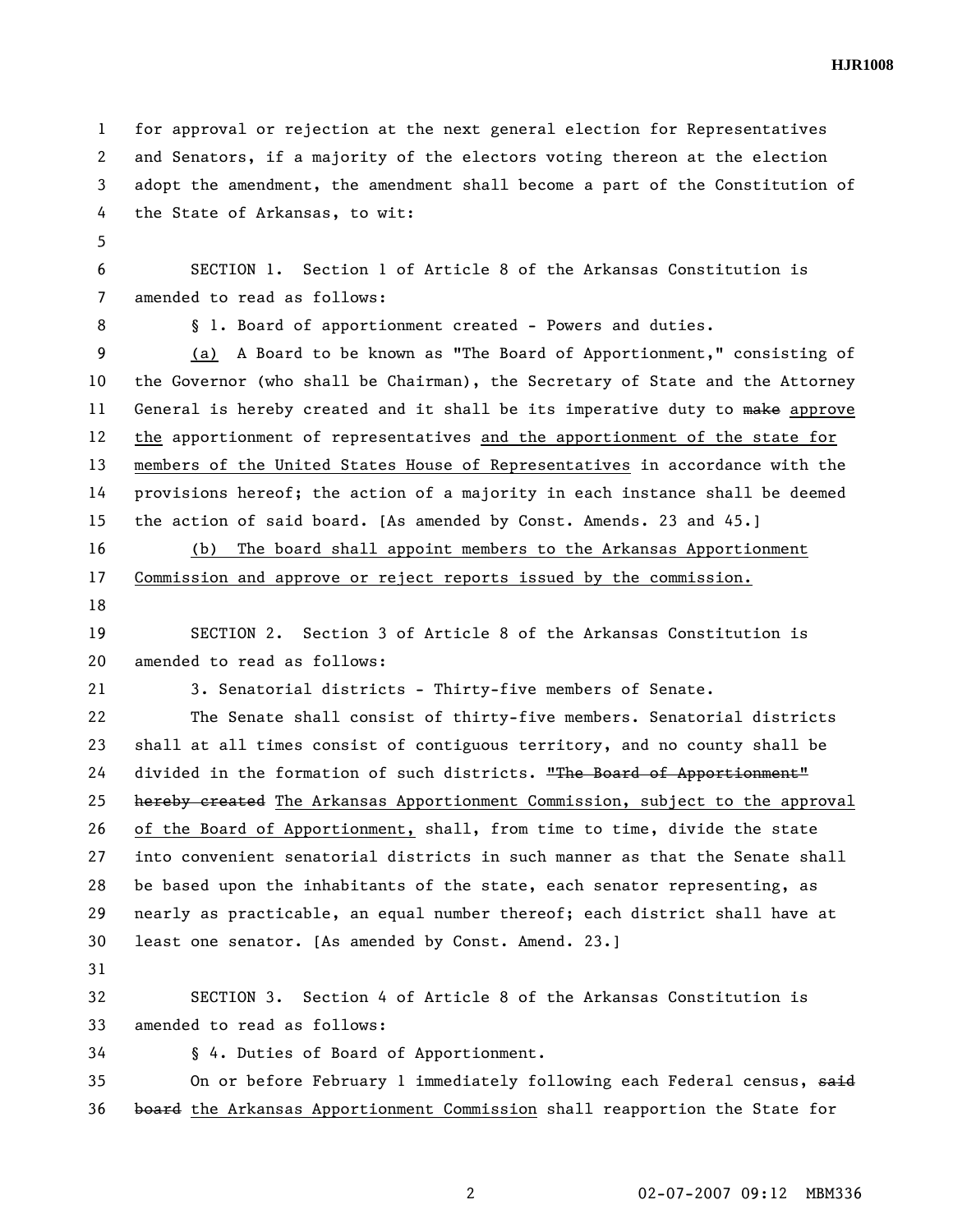**HJR1008** 

1 Representatives and reapportion the state for members of the United States 2 House of Representatives<sub> $\tau$ </sub>. The commission shall issue a report to the board, 3 which shall either accept or reject the report. If the board accepts the 4 report, and in each instance said the board shall file its the report with 5 the Secretary of State, setting forth (a) the basis of population adopted for 6 representatives; (b) the number of representatives assigned to each county; 7 and (c) the basis of population adopted for reapportioning the state for 8 members of the United States House of Representatives; whereupon, after 30 9 thirty (30) days from such filing date, the apportionment thus made shall 10 become effective unless proceedings for revision be instituted in the Supreme 11 Court within said period. [As amended by Const. Amends. 23 and 45.] 12

13 SECTION 4. Section 5 of Article 8 of the Arkansas Constitution is 14 amended to read as follows:

15 5. Mandamus to compel Board of Apportionment to act.

16 Original jurisdiction (to be exercised on application of any citizens 17 and taxpayers) is hereby vested in the Arkansas Supreme Court of the State 18 (a) to compel (by mandamus or otherwise) the board Arkansas Apportionment 19 Commission and the Board of Apportionment to perform its duties as here 20 directed, and (b) to revise any arbitrary action of or abuse of discretion by 21 the board in making such apportionment, and (c) to reapportion the state for 22 representatives and reapportion the state for members of the United States 23 House of Representatives if the report of the commission is rejected three 24 (3) times by the board; provided any such application for revision or 25 reapportionment shall be filed with said Court within 30 days after the 26 filing acceptance or the third rejection of the report of apportionment by 27 said board with the Secretary of State; if revised or reapportioned by the 28 court, a certified copy of its judgment shall be by the clerk thereof 29 forthwith transmitted to the Secretary of State, and thereupon be and become 30 a substitute for the apportionment made by the commission and the board. [As 31 amended by Const. Amends. 23 and 45.]

32

33 SECTION 5. Article 8 of the Constitution is amended to add additional 34 sections to read as follows:

35 § 7. Arkansas Apportionment Commission - Creation.

36 (a) There is created the Arkansas Apportionment Commission.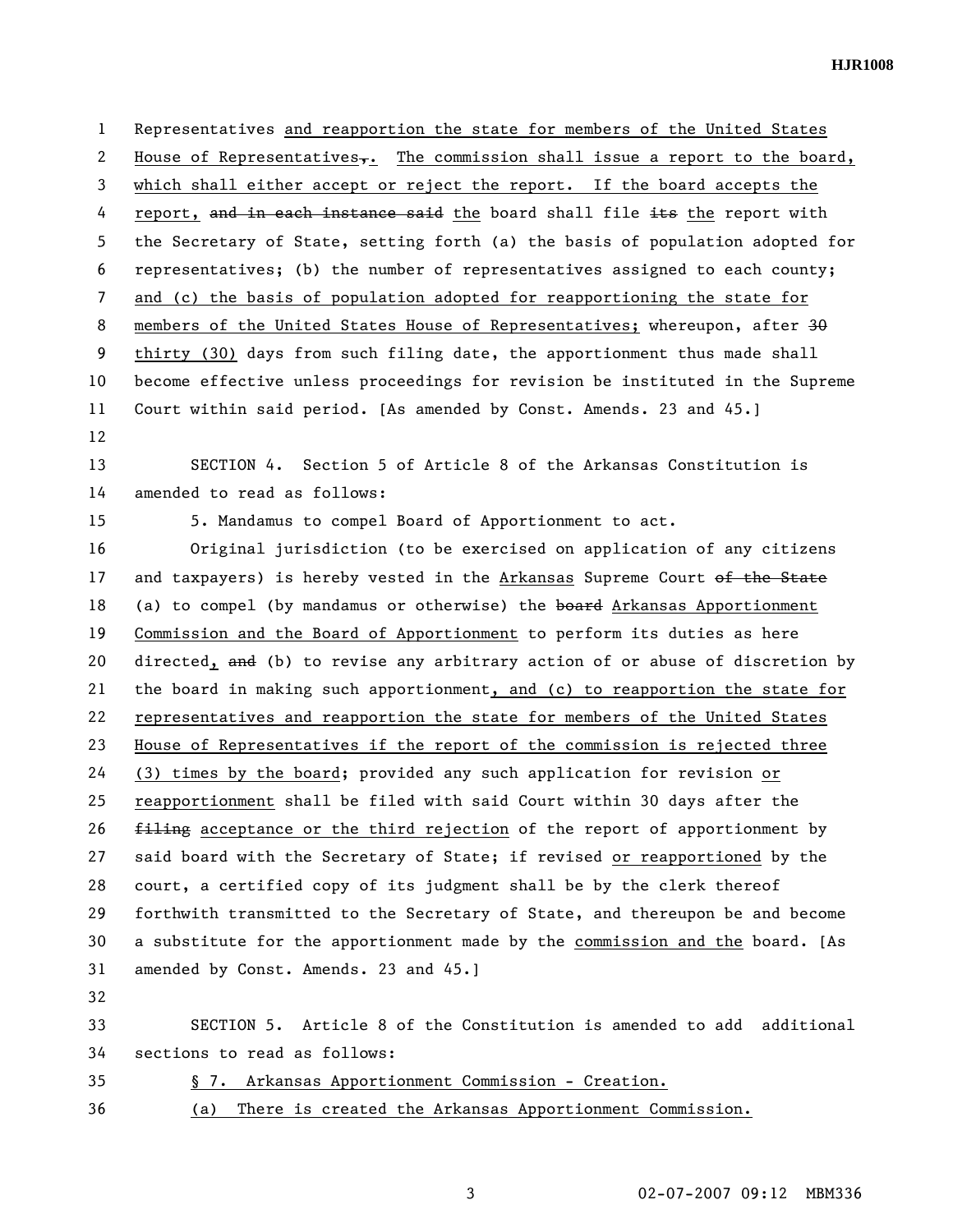| 1  | $(b)(1)$ The commission shall consist of nine (9) members.                   |
|----|------------------------------------------------------------------------------|
| 2  | Three (3) members shall be appointed by the Governor, three<br>(2)           |
| 3  | (3) members shall be appointed by the Secretary of State, and three (3)      |
| 4  | members shall be appointed by the Attorney General.                          |
| 5  | Of the nine (9) members of the commission:<br>(3)                            |
| 6  | (A) At least one (1) member shall be educated in the field                   |
| 7  | of mathematics;                                                              |
| 8  | At least one (1) member shall be a licensed attorney;<br>(B)                 |
| 9  | and                                                                          |
| 10 | At least one (1) shall be educated in the field of<br>(C)                    |
| 11 | technology-assisted cartography.                                             |
| 12 | Members of the commission shall be appointed at the commencement<br>(c)      |
| 13 | of the Federal census and shall serve terms of ten (10) years.               |
| 14 | Each member of the commission shall:<br>(d)                                  |
| 15 | (1) Be a registered voter of the state;                                      |
| 16 | Not be a registered lobbyist or have been registered as a<br>(2)             |
| 17 | lobbyist within one (1) year of the appointment; and                         |
| 18 | Not be a current elected official, an elected state,<br>(3)                  |
| 19 | district, or county political party official, or have served as an elected   |
| 20 | official or elected state, district, or county party official within two (2) |
| 21 | years of the appointment.                                                    |
| 22 | Members of the commission shall not campaign for elective office<br>(e)      |
| 23 | or actively participate in or contribute to the campaign of a person running |
| 24 | for a state or federal elected office during their term of office or for two |
| 25 | (2) years after their term of office.                                        |
| 26 |                                                                              |
| 27 | Powers and duties of Arkansas Apportionment Commission - Approval<br>$\S$ 8. |
| 28 | by Board of Apportionment.                                                   |
| 29 | On or before February 1 immediately following each federal census,<br>(a)    |
| 30 | the Arkansas Apportionment Commission shall convene to reapportion the state |
| 31 | for representatives and to reapportion the state for members of the United   |
| 32 | States House of Representatives.                                             |
| 33 | When reapportioning the state for representatives or<br>(b)(1)               |
| 34 | reapportioning the state for members of the United States House of           |
| 35 | Representatives, the commission shall consider the following criteria in the |
| 36 | order stated in this subsection:                                             |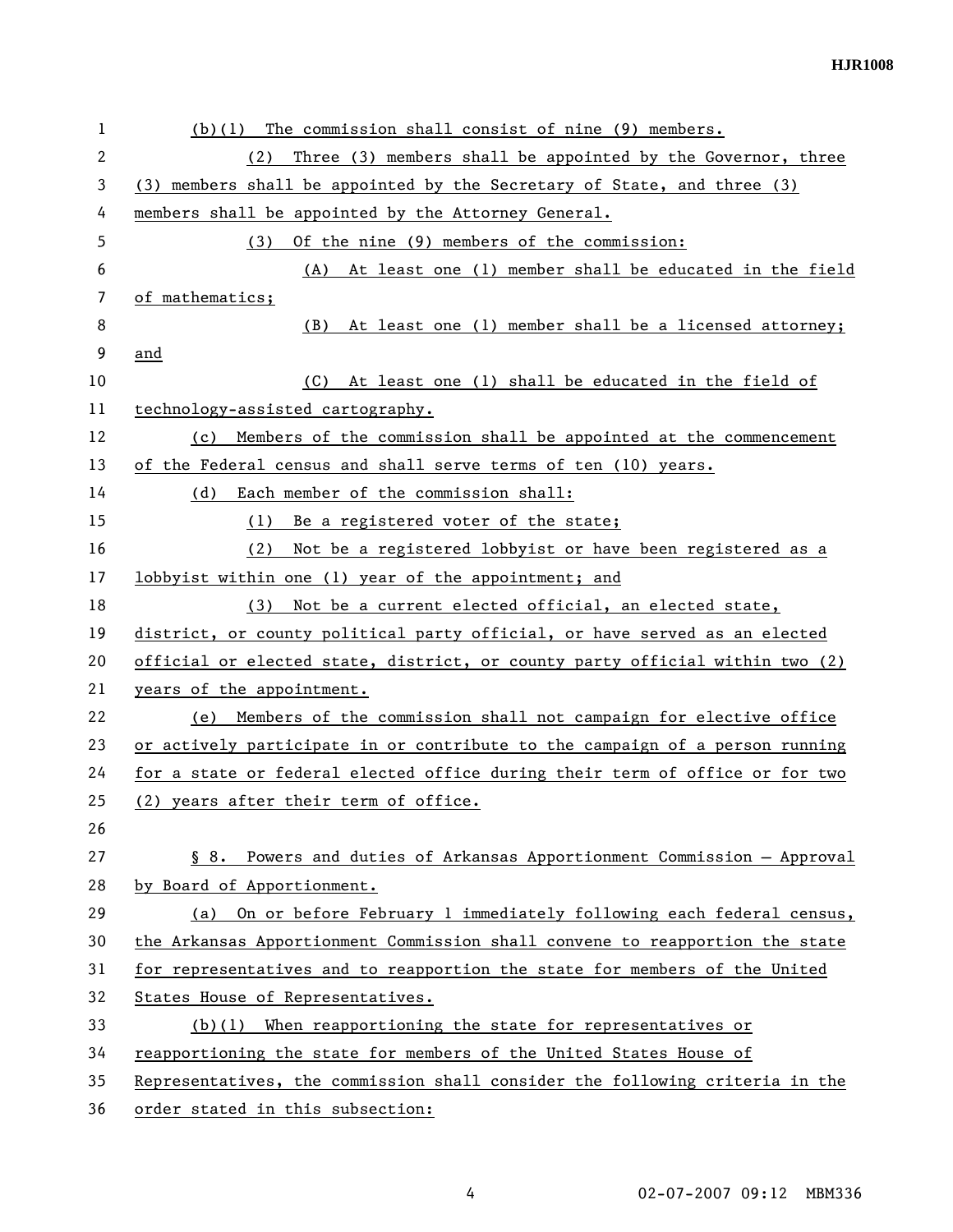**HJR1008** 

| 1              | Population equality;<br>(A)                                                 |
|----------------|-----------------------------------------------------------------------------|
| 2              | Any applicable federal civil rights laws;<br>(B)                            |
| 3              | (C)<br>Contiguity;                                                          |
| 4              | (D)<br>Avoiding the dividing of cities and counties;                        |
| 5              | (E)<br>Avoiding the dividing of areas marked by physical                    |
| 6              | phenomena such as mountains or rivers;                                      |
| $\overline{7}$ | (F)<br>Compactness; and                                                     |
| 8              | (G)<br>The drawing of House districts wholly within Senate                  |
| 9              | districts.                                                                  |
| 10             | The commission may consider the criteria stated under<br>(2)                |
| 11             | subdivision (b)(1) of this section in an order determined by the commission |
| 12             | if special circumstances require that the commission deviate from the order |
| 13             | stated in subdivision (b)(1) of this section.                               |
| 14             | Unless otherwise required by law, the commission shall not<br>(c)           |
| 15             | consider the following when reapportioning the state for representatives or |
| 16             | reapportioning the state for members of the United States House of          |
| 17             | Representatives:                                                            |
| 18             | Political affiliation of residents;<br>(1)                                  |
| 19             | (2)<br>Previous election results;                                           |
| 20             | Residence of an incumbent elected official; and<br>(3)                      |
| 21             | Any demographic information other than population.<br>(4)                   |
| 22             | $(d)(1)$ The commission shall prepare a report and submit the report to     |
| 23             | the Board of Apportionment.                                                 |
| 24             | The report shall include:<br>(2)                                            |
| 25             | The basis of population adopted for representatives;<br>(A)                 |
| 26             | The number of representatives assigned to each county;<br>(B)               |
| 27             | and                                                                         |
| 28             | The basis of population adopted for reapportioning the<br>(C)               |
| 29             | state for members of the United States House of Representatives.            |
| 30             | $(3)(A)$ The board may choose to accept the report or reject the            |
| 31             | report and request that the commission make revisions.                      |
| 32             | The board may reject the report no more than three (3)<br>(B)               |
| 33             | times.                                                                      |
| 34             | (e)(1) If the board rejects the report of the commission three $(3)$        |
| 35             | times, the apportionment shall be made by the Arkansas Supreme Court.       |
| 36             | (2) If the board accepts the report, it shall file the report               |